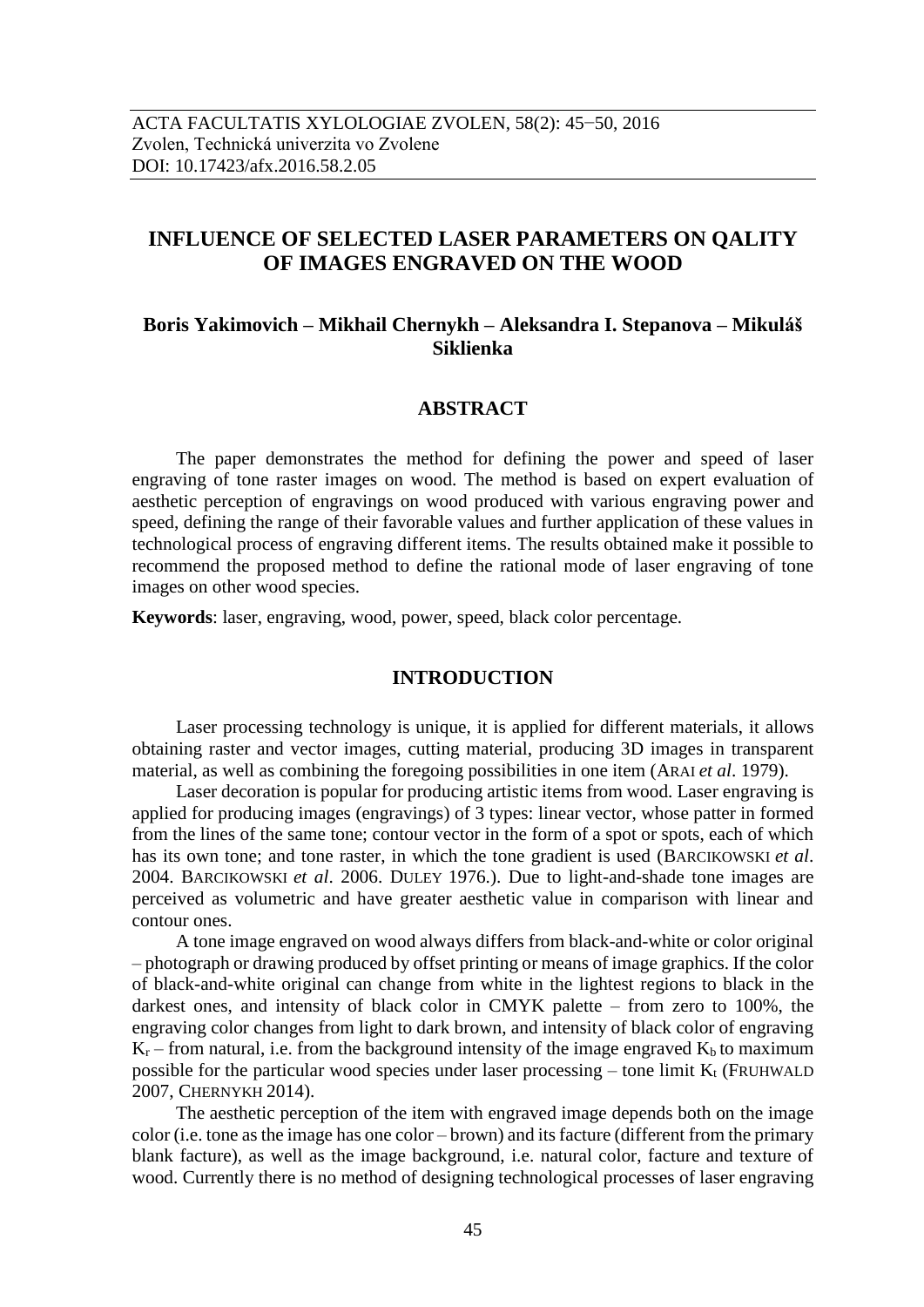of wood (as well as other materials) taking into account the combination of the item aesthetic perception and process technological factors – power *P* of radiation source and its traveling speed *V*, which complicates the production of items of high aesthetic value and decreases their competitiveness. In practice the problem is solved either using test prototypes or the engraving is performed based on the variant of computer pattern selected by the customer (CHERNYKH 2015, PHOTOGRAV). The first method is connected with additional material and time consumption and results in the item appreciation, and the second one does not provide high aesthetic value of the item, as selecting the pattern it is difficult to take into account the difference in color, texture and facture of computer pattern and the wood of actual blank, as well as the difference in facture and tone of computer pattern and the one produced by engraving.

Based on the foregoing, it is topical to develop the formalized method for defining the modes of laser engraving of tone images on wood improving the aesthetic value and competitiveness of items.

#### **MATERIAL AND METHODS**

The investigation was carried out on beechwood. The blank size  $-70 \times 95$  mm. The engraving was performed by laser GCC Laser Pro Mercury II carries the fine tradition of the Mercury series to provide stable engraving quality. The servo motor enables fast movement of lens carriage while maintaining accuracy over time, giving you reliable and dependable results. Mercury II is reinforced with new features, including key switch, user-friendly control panel, and SmartCENTER. Virtually any materials such as acrylic, wood, fabrics, glass, leather, marble, stone, rubber stamps, paper products, coated metals, plastics (especially micro plastic developed by IPI, Spectrum and Rowmark etc.) other hard-surface materials blended with polyester and fibers (Corian™, Fountainhead™, and Avonite™ etc.) or laserable simulated products of stone, wood and metal etc. The GCC Laser Pro Mercury II with the maximum power  $P_{max}$  equaled to 25 W and the highest head movement speed *Vmax* equaled to 1000 mm/sec. Factors *P* and *V* varied in the range from 0.125 up to 1.0 *Pmax* and from 0.125 up to 1.0 *Vmax*, respectively. Portrait No 12 (YSTO GROUP) was selected as the image. The image contained the wide range of gray gradations from white to intensive black.

The values of parameters  $K_b$ ,  $K_r$  and  $K_T$  were defined by twenty five sample scans processed in Photoshop. The aesthetic perception of the engravings was evaluated by experts (NEWSINPHOTO). The image faximility i.e. the distinguishability of minor elements of the portrait: hairs, wrinkles, face details, overtones, eye shine, etc. was accepted as the evaluation criterion. A five-grade scale was used: high quality of engravings was given 5 grades, good  $-4$  grades, satisfactory  $-3$  grades, unsatisfactory  $-2$  grades and very low  $-1$ grade. 24 experts were involved in the evaluation.

The change in the area of the charred region and tone of the engravings depending on the absorbed power W was studied with the help of digital microscope Dino-Lite, and the tone wedge as the original (CHERNYKH *et al*. 2013, GOST 1984) (Fig. 1,а).

### **RESULTS AND DISCUSSION**

The table contains the values of engraving speed *V* for each sample, arithmetic mean value of its aesthetic perception, black color percentage Kr*max* in the darkest region and engraving power *P* in this region. In lighter regions the engraving power  $P_i$  was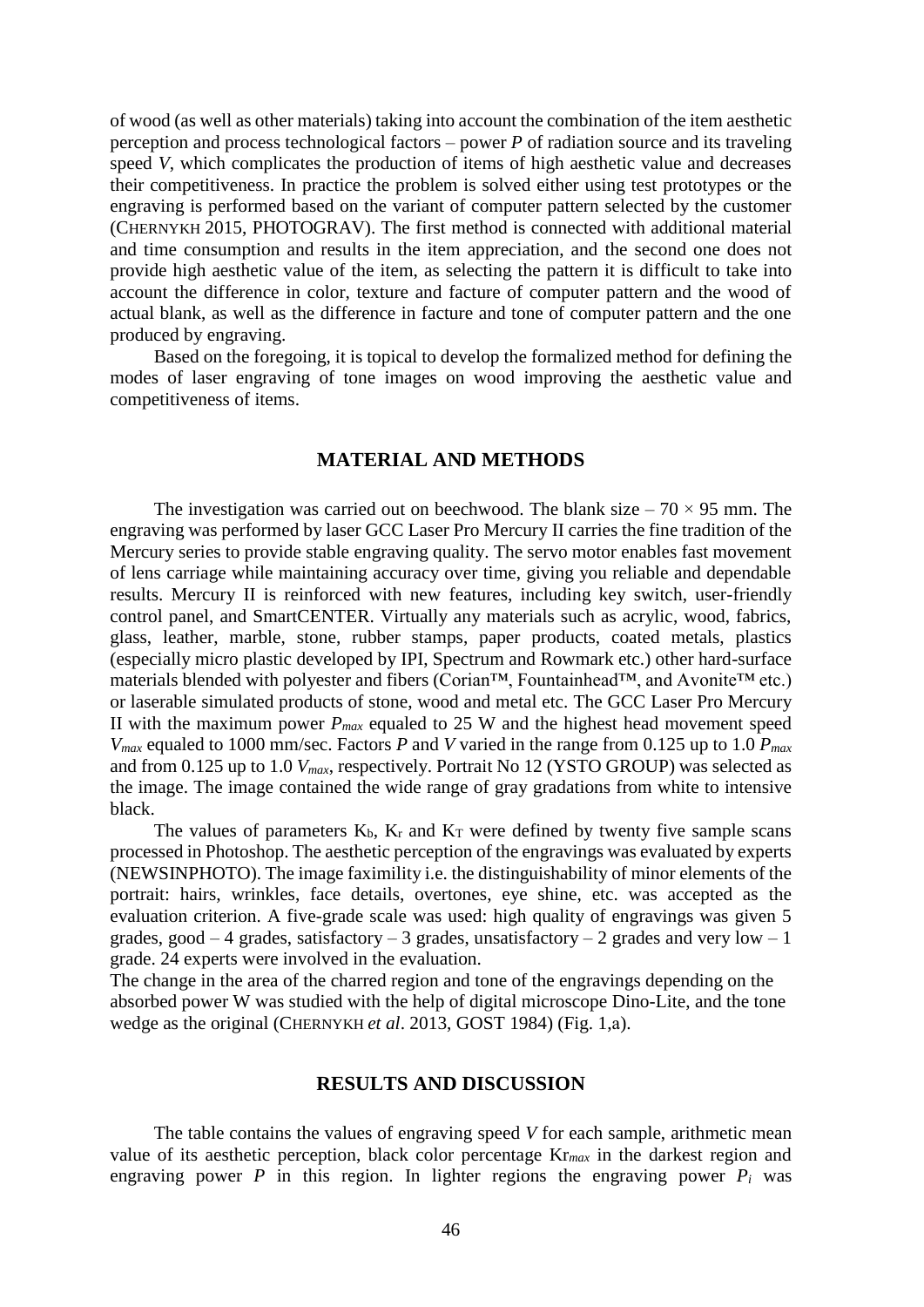automatically decreased by the laser executive program proportionally to the percentage of black color  $K_i$  in the original region to zero when  $K_i$  equals zero.

When observing the laser engraved raster image under the microscope (as the tone wedge (Fig. 1,b), and as the portrait), the dark charred spots are seen on the light background formed as a result of laser radiation pulse concentration in the center of half-tone cell of the linear raster. Due to small spot sizes (0.2–0.3 mm), distances between them, and blur of their contours the tone of raster engravings is perceived as homogeneous with a naked eye.

When power *P* increases and engraving speed *V* goes down, the absorbed laser radiation power W goes up, the heating temperature of wood surface around the areas of pulse concentration is elevated, the engraving charred area, tone intensity and black color percentage increase (KUBOVSKÝ 2016, OLSSON 2014). At some value of absorbed power W the intervals between spots become completely charred, and engraving tone intensity and black color percentage Kr reach their maximum values, i.e. the tone limit  $K_T$  (Fig. 2). The further increase in the absorbed power leads to peeling the charred wood layer in the regions of pulse concentration, resin extraction and, as a result, to surface lightening in these regions (Fig. 1,c), the engraving tone intensity and black color percentage decrease. With further growth of absorbed power the peeling, resin extraction and lightening are spreading to the regions between the spots, and the carbon deposit is formed in the background regions adjoining the boundaries of the engraving darkest areas, thus impairing the item aesthetic perception.

| Sample No          | P, W  | V, m/sec | Expert evaluation, mean score | $Kr_{max}$ , % |
|--------------------|-------|----------|-------------------------------|----------------|
|                    | 3.12  | 0.37     | 2.5                           | 58             |
| $\overline{c}$     | 6.25  | 0.25     | 2.37                          | 67             |
| 3                  | 9.38  | 0.12     | 1.0                           | 88             |
| 4                  | 3.12  | 0.87     | 1.3                           | 48             |
| 5                  | 6.25  | 0.75     | 3.87                          | 53             |
| 6                  | 9.38  | 0.62     | 3.66                          | 60             |
| 7                  | 12.50 | 0.50     | 3.2                           | 69             |
| 8                  | 15.62 | 0.37     | 1.2                           | 82             |
| 9                  | 18.75 | 0.25     | 1.0                           | 87             |
| 10                 | 25.00 | 1.00     | 2.6                           | 63             |
| 11                 | 15.62 | 0.87     | 2.9                           | 61             |
| 12                 | 18.75 | 0.75     | 2.9                           | 72             |
| 13                 | 21.88 | 0.62     | 1.0                           | 76             |
| 14                 | 21.88 | 0.12     | 1.0                           | 88             |
| Note: $K_b = 37\%$ |       |          |                               |                |

**Tab. Research results** 

The expert evaluation demonstrated that the engravings have the highest aesthetic value at  $\text{Kr}_{max}$  equaled to 0.7–0.9  $\text{K}_{\text{r}}$  (see Table). Such values in coordinates *P*-*V* correspond to region А in Fig. 3 located approximately in the ranges 5*˂P*˂10 W and 0.6˂*V*˂0.8 m/sec. The engravings produced at the values of *P* and *V* located either to the left from or above region А are perceived as overlighted, and those produced at *P* and *V* located either to the right from or under region А – as overdarkened. The defined power and speed ranges can be recommended for working out technological processes of laser engraving on beechwood. When operating in these ranges, the highest aesthetic value of engravings is achieved without the computer pattern adjustment; in other cases the adjustment is required the results of which are unknown in advance.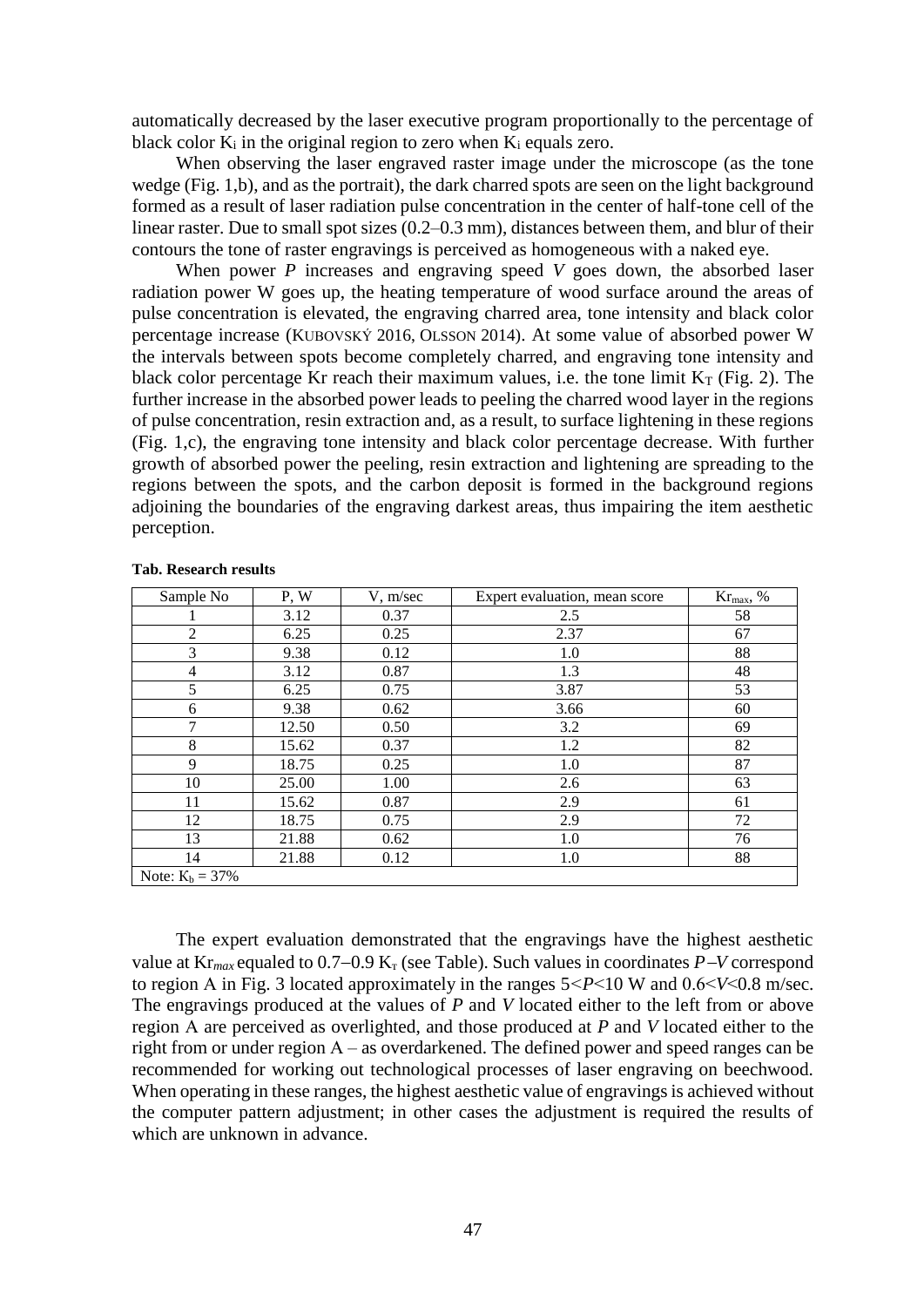

**Fig. 1** Tone wedge engraved on beechwood [11] with engraving power  $P = 9.6$  W, speed  $V = 0.18$  m/sec **(а) and its regions 4 (b) and 13 (c) of steps (× 180); resolution 500 dpi.**



**Fig. 2 Dependence of maximum percentage of black color Kr***max* **in the darkest regions of engravings on the ratio of technological factors** *P/V***.**

The results obtained make it possible to recommend the proposed method to define the rational mode of laser engraving of tone images on other wood species.



**Fig. 3 Region of values** *P* **and** *V* **providing the highest aesthetic properties of engravings on beechwood.**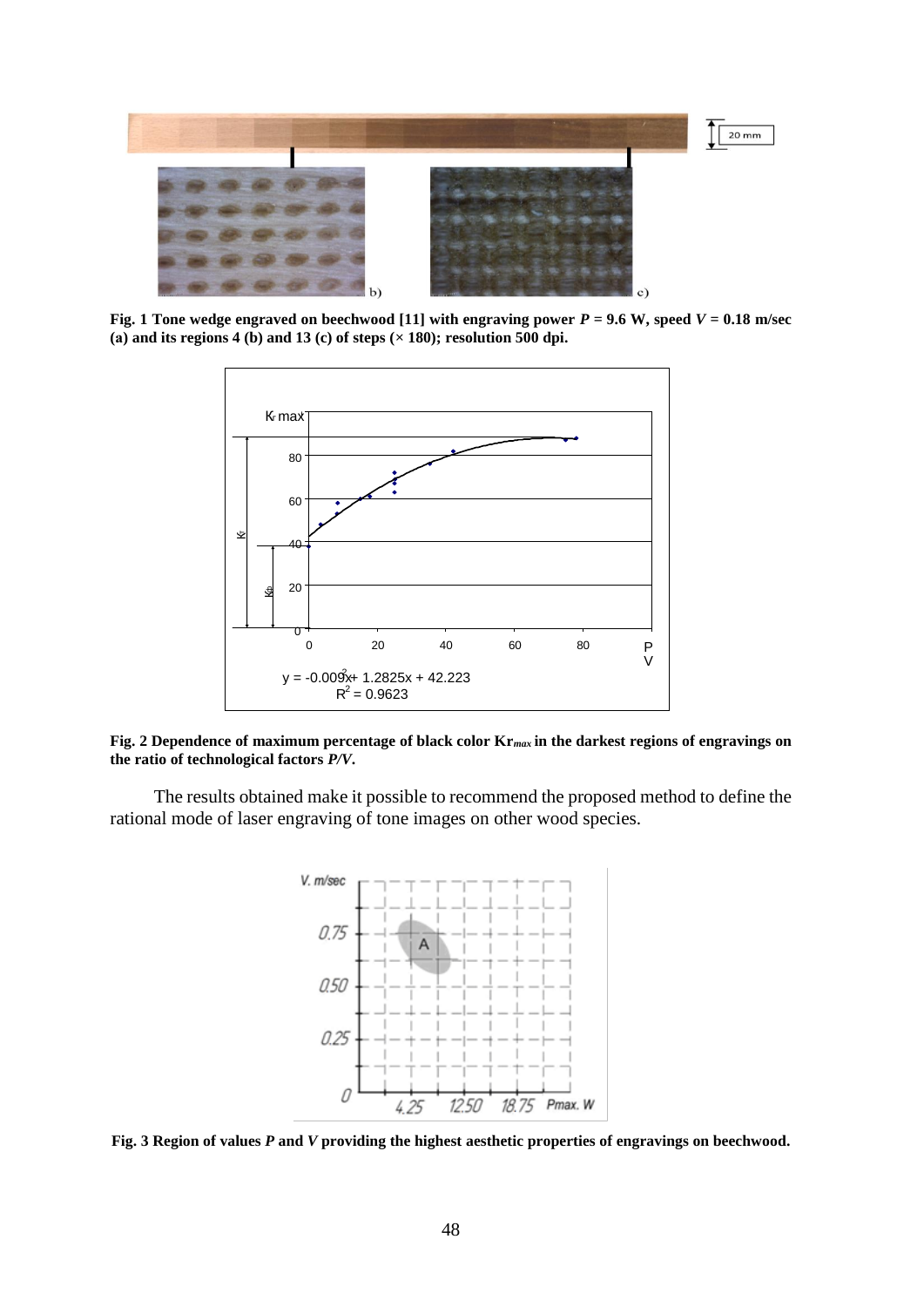## **CONCLUSION**

The proposed method allows selecting the power and speed values of laser engraving on wood providing the highest aesthetic properties of items multiply applying the results once obtained. The expert evaluation demonstrated that the engravings have the highest aesthetic value at  $K_{\text{max}}$  equaled to 0.7–0.9 K<sub>T</sub>. The defined power and speed ranges can be recommended for working out technological processes of laser engraving on beechwood. When operating in these ranges, the highest aesthetic value of engravings is achieved without the computer pattern adjustment; in other cases the adjustment is required the results of which are unknown in advance. The results obtained make it possible to recommend the proposed method to define the rational mode of laser engraving of tone images on other wood species.

#### **References**

ARAI, T., KAWASUMI, H., HAYASHI, D. 1979. Thermal analysis of laser machining in wood I. J. Japan Wood Res. Soc. 25(8): 543–548.

BARCIKOWSKI, S., OSTENDORF, A., BUNTE, J. 2004. Laser cutting of wood Composites- Evaluation of cut quality and comparison to conventional wood cutting techniques. In Application of Laser and Optics. pp. 18-23.

BARCIKOWSKI, S., KOCH, G., ODERMANTT, J. 2006. Charakterisation and Modification of the heat affected zone during laser material processing of wood composites. Holz als Roh und Werkstoff, 64: 94–103.

DULEY, W. W. 1976.  $CO<sub>2</sub>$  Lasers effects and aplications. New York : Academic Press, 427 p. FRUHWALD, E. 2007. Effect of high-temperature drying on properties Of Norway spruce and Larch. Holz Roh und Werkstoff, 65: 411-418.

KUBOVSKÝ, I., KAČÍK, F., REINPRECHT, L. 2016. The impact of UV radiation on the change of colour and composition of the surface of lime wood treated with a  $CO<sub>2</sub>$  laser. In Journal of Photochemistry and Photobiology A: Chemistry Volume 322-323, p. 60-6

CHERNYKH, M., CHURAKOV, I., DRYUKOVA, E. 2014. Preparation of tone images for laser engraving on wood. Design. Materials. Technology. 2014. № 4 (34). p. 57-59.

CHERNYKH, M., DRYUKOVA, E., USOLTSEVA, A. et al. 2015. Laser engraving of raster images on charred materials. Design. Materials. Technology. 2015.  $\mathcal{N}_2$  4 (39). p. 74–77.

OLSSON, A., OSCARSSON, J. 2014. Three dimensional fibre orientation models for wood based on laser scanning utilizing the tracheid effect. In WCTE 2014, Quebec City, Canada, Code 110957 PHOTOGRAV [Electronic resource]. Hyperlink: http://www.photograv.com/aspnet2/ ipsAndT ricks.aspx/.

YSTO GROUP. Laser Cut 5.0/5.1/5.3 [Electronic resource]. Hyperlink: [http://www.ysto.ru/articles/56-software-for-tools/16-lasercut-rusifikator/.](http://www.ysto.ru/articles/56-software-for-tools/16-lasercut-rusifikator/) NEWSINPHOTO. Platon: Might of a portrait [Electronic resource]. Hyperlink: [http://www.newsinphoto.ru/iskusstvp/pleton-mogushestvo-portreta/.](http://www.newsinphoto.ru/iskusstvp/pleton-mogushestvo-portreta/)

M. CHERNYKH, E. KARGASHINA, V. STOLLMANN 2013. Assessing the impact of aesthetic properties characteristics on wooddecorativeness. Acta Facultatis Xylologiae Zvolen. 2013. 55(1): 13-26. GOST 24930-81. Tone wedge for facsimile facilities. M.: Standard publishers, 1984, 5p.